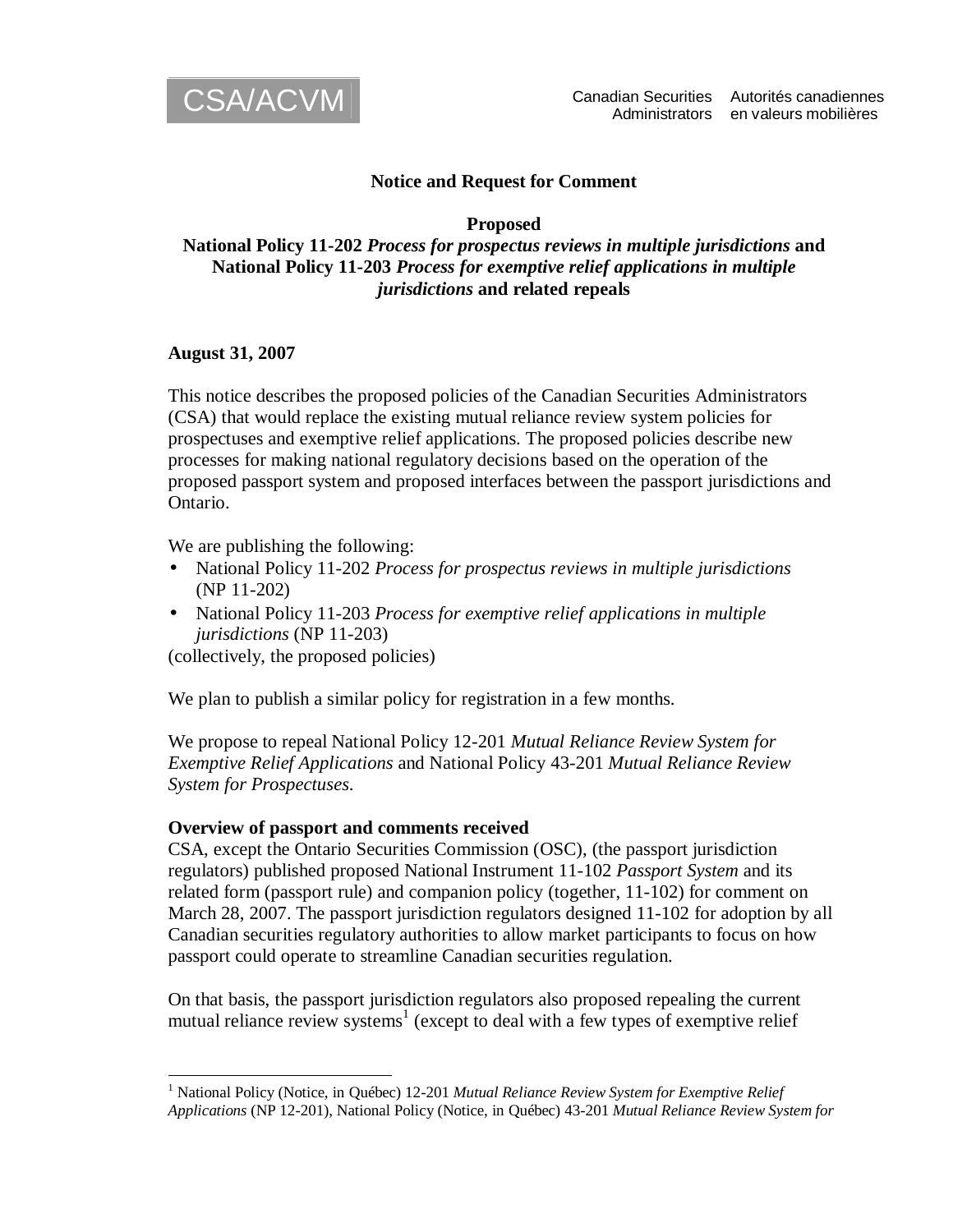applications) because 11-102 would replace them. The publication notice for 11-102 did not address what would happen if a jurisdiction did not adopt it.

CSA received many comments on the impact of Ontario not adopting 11-102 and on the proposal to repeal the current mutual reliance review systems. The following brief summary highlights the main themes of these comments<sup>2</sup>:

- Some commenters were disappointed that the Ontario government and the OSC would not participate in passport and urged them to reconsider their position.
- The majority of commenters thought that, without Ontario, the passport system would not work, it should not proceed, or its benefits would be substantially reduced. The commenters said that these problems would arise because market participants would have to contend with two systems, the regulatory system would be more complicated than it is now, or market participants in the passport jurisdictions would have an unfair advantage. Some said that Ontario market participants should benefit from passport.
- Many commenters encouraged the regulators to work together to develop a system that all jurisdictions could adopt. One recommended CSA delay implementing 11-102 until that happens. However, another thought that, if there is substantive cooperation between Ontario and the passport jurisdictions, the proposed system will be an improvement.
- Many commenters disagreed with the passport jurisdictions' proposal to repeal the existing mutual reliance review systems. They thought the regulators should maintain these systems to provide an appropriate interface with Ontario, to ensure that market participants do not lose the benefits they provide, or to ensure no one, whether inside or outside Ontario, is disadvantaged.
- Two commenters recommended that CSA republish 11-102 for comment with the proposed interfaces and the national instruments on which passport depends because, otherwise, market participants would be commenting on an incomplete proposal. Another commenter also assumed that CSA would publish the proposed interfaces with Ontario for comment before implementing 11-102.

# **Ontario participation and proposed interfaces**

The OSC will not be adopting 11-102. Nevertheless, CSA members in passport jurisdictions and the Council of Ministers established under the Memorandum of Understanding Regarding Securities Regulation have expressed their commitment to implementing passport, even without Ontario's participation. The Council of Ministers and Ontario's minister responsible for securities regulation have expressed their

 $\overline{a}$ *Prospectuses* (NP 43-201), National Instrument 31-101 *National Registration System* (NI 31-101) and NP 31-201 *National Registration System* (NP 31-201).

 $2$  The passport jurisdiction regulators received 17 comment letters, which are available on the ASC website. A detailed summary of all the comments and responses will be published early in 2008. Eight of the comment letters were also sent to the OSC and are posted on its website.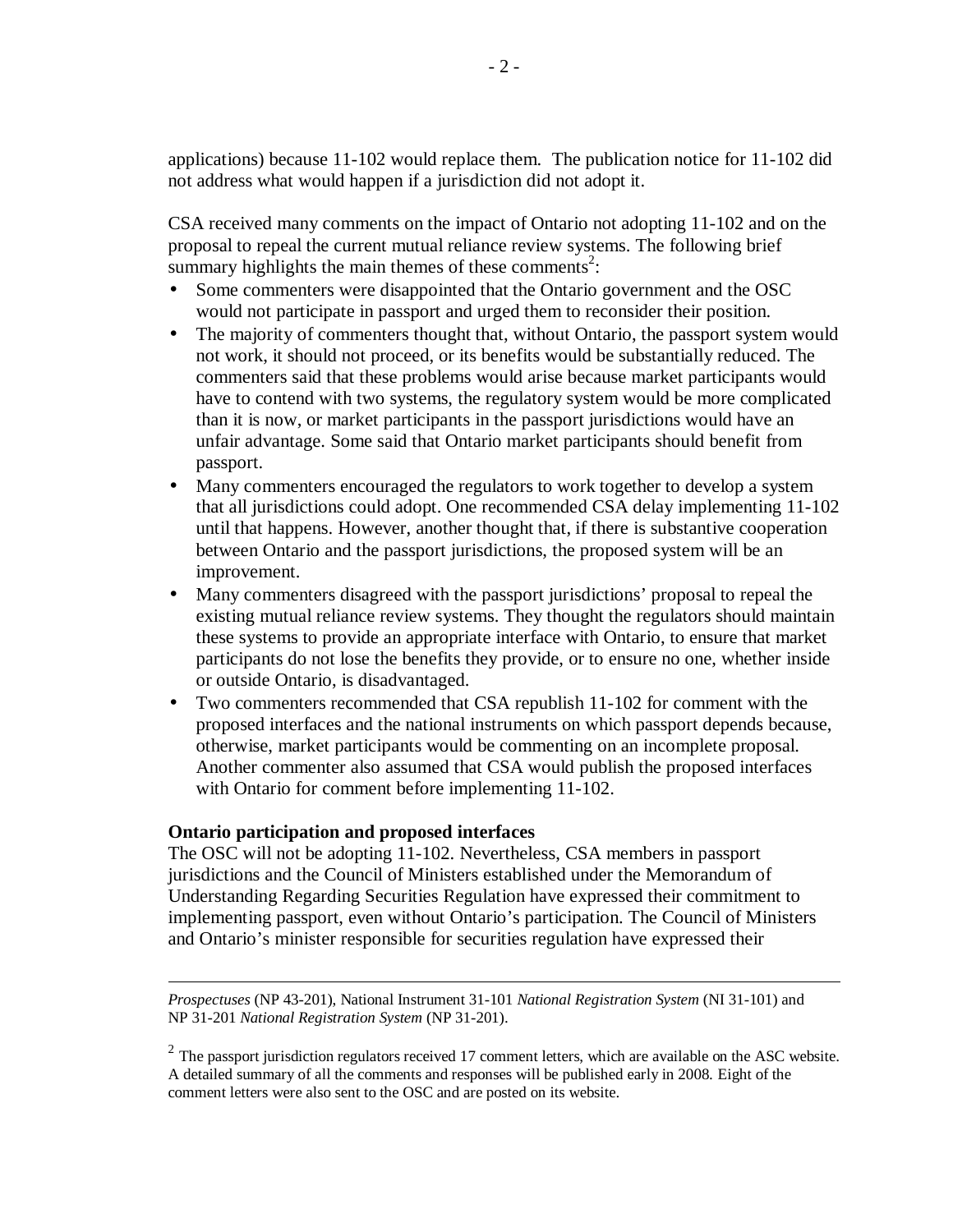preference that we develop interfaces to make the securities regulatory system as efficient and effective as possible in the circumstances for all market participants who want to gain access to the capital markets in both passport jurisdictions and Ontario. The OSC has participated in developing the proposed interfaces between the passport jurisdictions and Ontario.

#### **Plan to implement the passport system**

A key foundation for the passport system is a set of nationally harmonized regulatory requirements. The implementation of 11-102 depends on the adoption of two new proposed national instruments that we have published for comment. They are National Instrument 31-103 *Registration Requirements* (NI 31-103) and National Instrument 41- 101 *General Prospectus Requirements* (NI 41-101).

The passport jurisdiction regulators expect to implement 11-102 and the proposed interfaces in stages as we implement the related proposed national instruments.

The passport jurisdiction regulators plan to adopt the portion of 11-102 related to continuous disclosure, prospectuses and exemptive relief applications in time to implement passport in those areas concurrently with NI 41-101. CSA is targeting March 2008 for implementation of NI 41-101.

The passport jurisdiction regulators plan to adopt passport for registration later, at the same time as NI 31-103. CSA plans to republish NI 31-103 for a 90-day comment period in the fall, and to implement it in July 2008.

Provided the passport jurisdiction regulators do not need to make material changes to 11-102, we plan to publish the final version of 11-102 and a detailed summary of comments and responses, early in 2008. CSA plans to publish, at the same time, the final versions of NP 11-202 and NP 11-203 together with a summary of the comments we receive on the proposed policies and our responses.

# **Overview of interfaces and how we would implement them**

We propose to implement the new processes for making national regulatory decisions through NP 11-202 and NP 11-203, which all jurisdictions would adopt. The proposed policies would work in tandem with the passport rule, which the passport jurisdictions would adopt. The processes will provide interfaces:

- for market participants from passport jurisdictions that wish to gain access to the Ontario market; and
- for Ontario market participants that wish to gain access to the markets in one or more passport jurisdictions.

The interfaces for passport jurisdiction market participants would be similar to the existing mutual reliance review systems. They would ensure that a passport jurisdiction market participant generally deals only with its principal regulator (PR) to gain access to Ontario.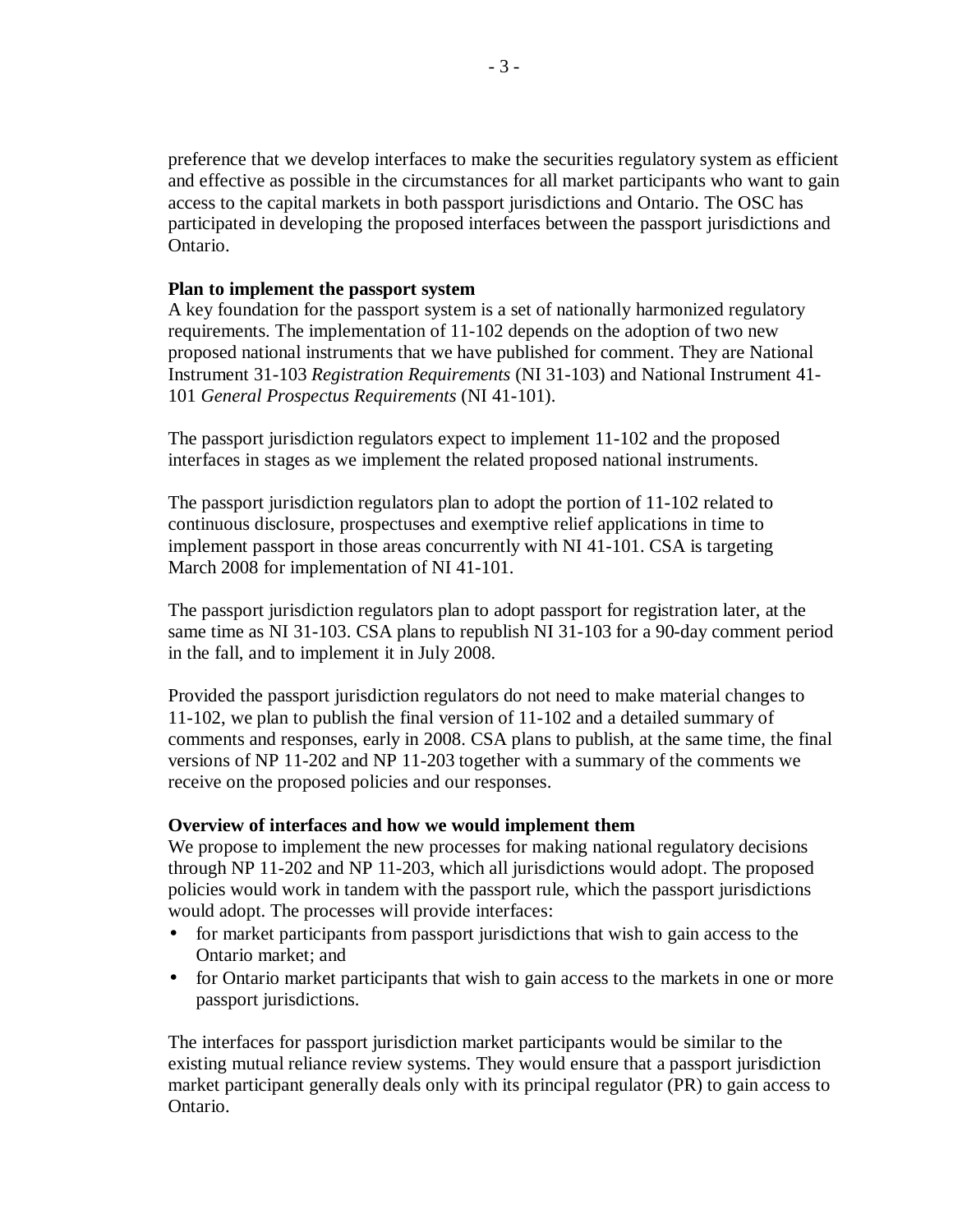The interfaces for Ontario market participants would provide direct access to passport jurisdictions under 11-102. An Ontario market participant would therefore be able to deal with the OSC as its PR to obtain a regulatory decision that automatically applies in passport jurisdictions.

A foreign market participant would be able to gain access to the Canadian capital markets through a principal regulator on the same basis as a market participant in that regulator's jurisdiction.

The processes would be set out in:

- 11-102, amended as necessary from the version published on March 28, 2007, and adopted as a multilateral instrument by the passport jurisdiction regulators,
- the proposed policies, adopted by all CSA members, which would set out the processes for multi-jurisdictional prospectus reviews and exemptive relief applications and would replace NP 12-201 and NP 43-201, and
- a similar policy for registration which we plan to publish in a few months.

CSA recognizes that market participants from passport jurisdictions would be disadvantaged in accessing the Ontario market in comparison with Ontario market participants accessing the markets of passport jurisdictions. The Council of Ministers and the passport jurisdiction regulators plan to review the direct access provided to Ontario market participants two years after the full implementation of passport if the OSC has not committed to adopt 11-102 by that time.

# **Summary of Passport System and Proposed Interfaces**

# *Process for prospectus reviews in multiple jurisdictions*

The process for national prospectus reviews is set out in NP 11-202. As under the existing MRRS policy, the filer would deal only with the PR for its prospectus filing and the PR would provide the receipt to the filer. The PR for an issuer under the policy would be the same as under the passport rule.

Even though the OSC will not adopt the passport rule, the rule would include Ontario in the list of principal jurisdictions for prospectus filings. That would give an Ontario prospectus-filer direct access to passport so it can get a deemed receipt in passport jurisdictions by dealing only with the OSC.

NP 11-202 would retain the elements of NP 43-201 that are necessary to ensure that a passport jurisdiction prospectus-filer has to deal only with its PR to obtain a receipt in Ontario.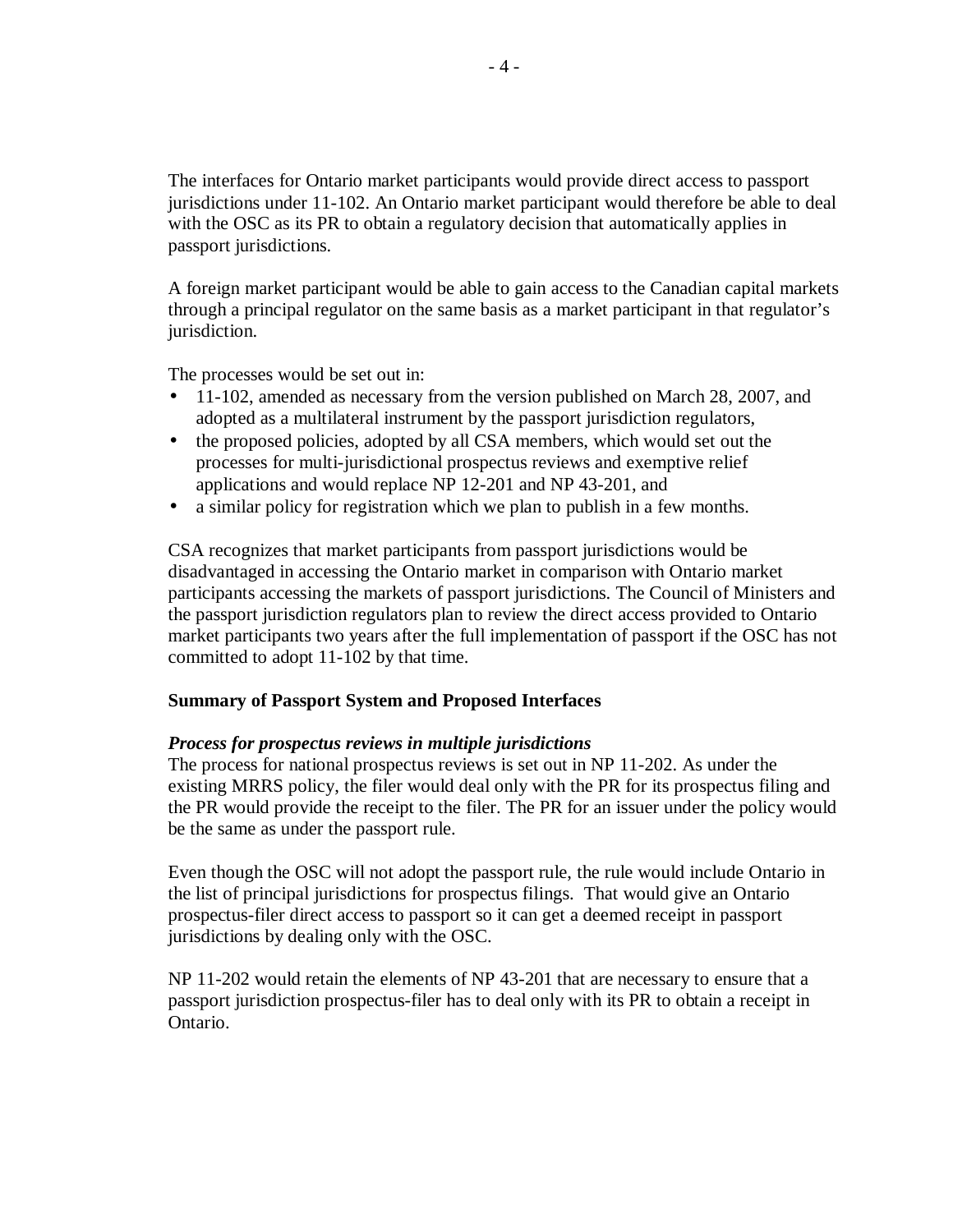The process for prospectus filings in multiple jurisdictions would work as follows:

- The market participant files its prospectus with the PR and with the non-principal regulator (NPR) in each other jurisdiction where it wishes to offer the securities.
- Filing the prospectus triggers, under the national prospectus requirements, the obligation to file all related documents and pay fees in each jurisdiction.
- The PR reviews the prospectus.
- If the OSC is an NPR, it coordinates its review with the PR, provides any comments to the PR, and advises when it is clear for final.
- Other NPRs do not review the prospectus, although the PR might consult them if there is a novel issue.
- The PR issues a receipt for the prospectus, which causes the issuance of a deemed receipt in each non-principal passport jurisdiction and, if the OSC is an NPR and has made the same decision, also evidences the OSC's receipt.

#### *Process for exemptive relief applications in multiple jurisdictions*

The process for national exemptive relief applications is set out in NP 11-203. As under the existing MRRS policy, the filer would deal only with the PR for its application and the PR would provide the exemption order to the filer. The PR for an application under the policy would be the same as under the passport rule.

Section 5.4 of the passport rule exempts a market participant from a provision of securities legislation in a non-principal jurisdiction if the PR exempts the market participant from the equivalent provision in the principal jurisdiction, the filer gives a notice of intention to rely on the exemption, and the persons relying on the exemption comply with the principal regulator's terms and conditions. Appendix E to the passport rule contains the list of equivalent provisions in each jurisdiction (if they exist). This eliminates the need to file an application in non-principal passport jurisdictions and pay fees in those jurisdictions.

NP 11-203 would retain the elements of NP 12-201 necessary to provide an interface for a passport jurisdiction filer to deal with its PR to obtain exemptive relief in Ontario from a provision listed in Appendix E to the passport rule. It refers to these as "dual applications". NP 11-203 would also retain the elements of NP 12-201 necessary to deal with exemptive relief applications that are outside the scope of 11-102 (e.g., an application to designate an issuer to be a reporting issuer). It refers to these as "coordinated review applications".

Even though the OSC will not adopt the passport rule, the rule would include Ontario in the list of principal jurisdictions for exemption applications. That would give an Ontario filer direct access to passport so it can get an automatic exemption in passport jurisdictions by dealing only with the OSC. NP 11-203 refers to these applications, and applications not made in Ontario where the securities regulatory authority or regulator in a passport jurisdiction is the PR, as passport applications.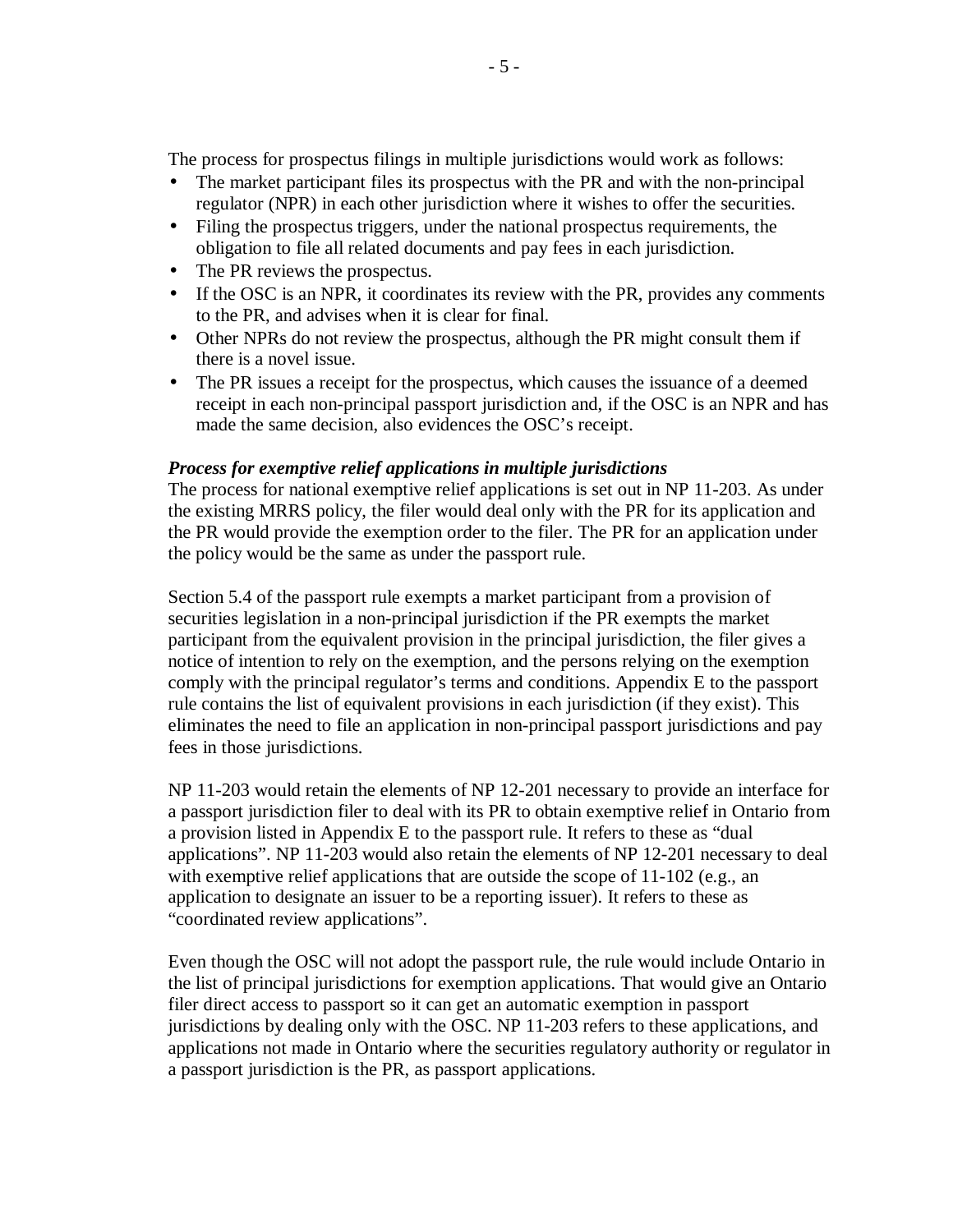The process for exemptive relief applications in multiple jurisdictions would vary depending on the type of application. For a passport application, the process would work as follows:

- The market participant files its application only with, and pays fees only to, the PR.
- The PR reviews the application.
- NPRs do not review the application, although the PR might consult them if there is a novel issue.
- The PR's exemptive relief decision results in an automatic exemption in each nonprincipal jurisdiction.

For a dual application, the process would work as follows:

- The market participant files its application with, and pays fees to, the PR and the OSC.
- The PR reviews the application.
- The OSC, as an NPR, coordinates its review with the PR, provides any comments to the PR and, if it agrees with the decision of the PR, makes the same decision.
- Other NPRs do not review the application, although the PR might consult them if there is a novel issue.
- The PR's exemptive relief decision results in an automatic exemption in each nonprincipal passport jurisdiction and, if the OSC has made the same decision, evidences the OSC's decision.

For applications that are outside the scope of the passport rule, the coordinated review process under NP 11-203 would work the same way as the existing mutual reliance review system for exemptive relief applications.

# *Process for registration in multiple jurisdictions*

The interfaces for registration would be similar to those for prospectuses and exemptive relief applications. We would retain the elements of the national registration system (NRS) to ensure that a firm or individual in a passport jurisdiction deals only with its PR to register in Ontario. Similarly, we would give Ontario firms and individuals direct access to passport so that they have to deal only with the OSC to register in passport jurisdictions.

We will describe the interfaces in more detail when we publish the proposed national policy setting out the process for registration in multiple jurisdictions.

# **Request for Comment**

We request comments on the proposed policies and generally on the proposed interfaces. We also ask for your comments on the table of equivalent provisions in Appendix E to the passport rule and whether other provisions could be added to that table or to the following other appendices to the rule:

- Appendix A *Non-harmonized continuous disclosure requirements*, and
- Appendix C *Non-harmonized prospectus requirements*.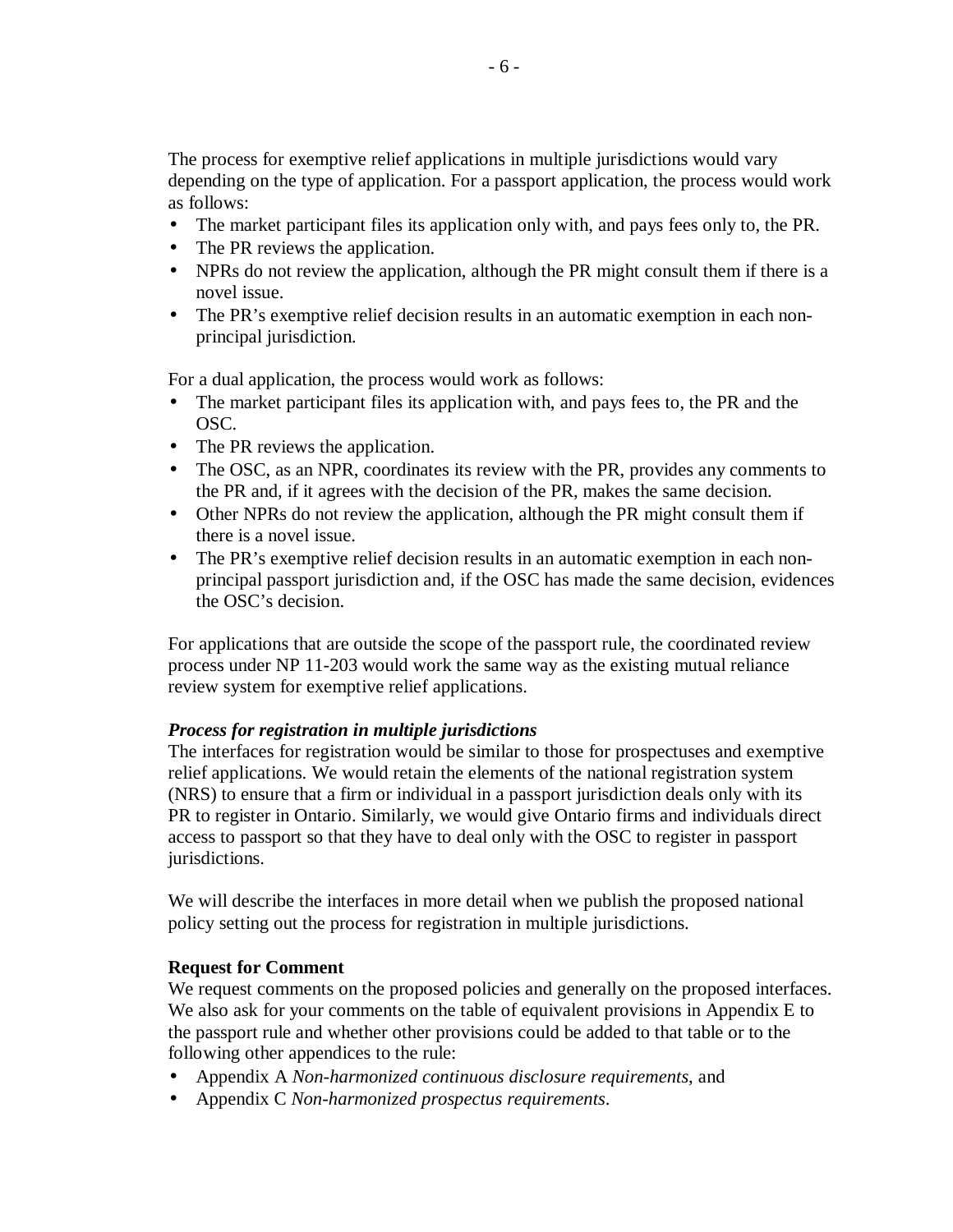The passport rule and the appendices to the passport rule are available at [www.bcsc.bc.ca](http://www.bcsc.bc.ca/)  and the websites of several other passport jurisdictions' regulators.

#### **How to provide your comments**

Please provide your comments by **October 30, 2007** by addressing your submission to the regulators listed below:

British Columbia Securities Commission Alberta Securities Commission Saskatchewan Financial Services Commission Manitoba Securities Commission Ontario Securities Commission Autorité des marchés financiers New Brunswick Securities Commission Nova Scotia Securities Commission Office of the Attorney General, Prince Edward Island Financial Services Regulation Division, Consumer and Commercial Affairs Branch, Department of Government Services, Newfoundland and Labrador Registrar of Securities, Government of Yukon Registrar of Securities, Department of Justice, Government of the Northwest Territories Registrar of Securities, Legal Registries Division, Department of Justice, Government of Nunavut

You do not need to deliver your comments to each of these regulators. Please deliver your comments to the two addresses that follow, and they will be distributed to the other jurisdictions:

Leigh-Anne Mercier Senior Legal Counsel British Columbia Securities Commission PO Box 10142, Pacific Centre 701 West Georgia Street Vancouver, BC V7Y 1L2 Fax: 604-899-6506 e-mail: [lmercier@bcsc.bc.ca](mailto:lmercier@bcsc.bc.ca) 

Anne-Marie Beaudoin Secrétaire Autorité des marchés financiers 800, square Victoria, 22<sup>e</sup> étage C.P. 246, Tour de la Bourse Montréal, Québec H4Z 1G3 Fax: (514) 864-6381 e-mail: consultation-en-cours@lautorite.qc.ca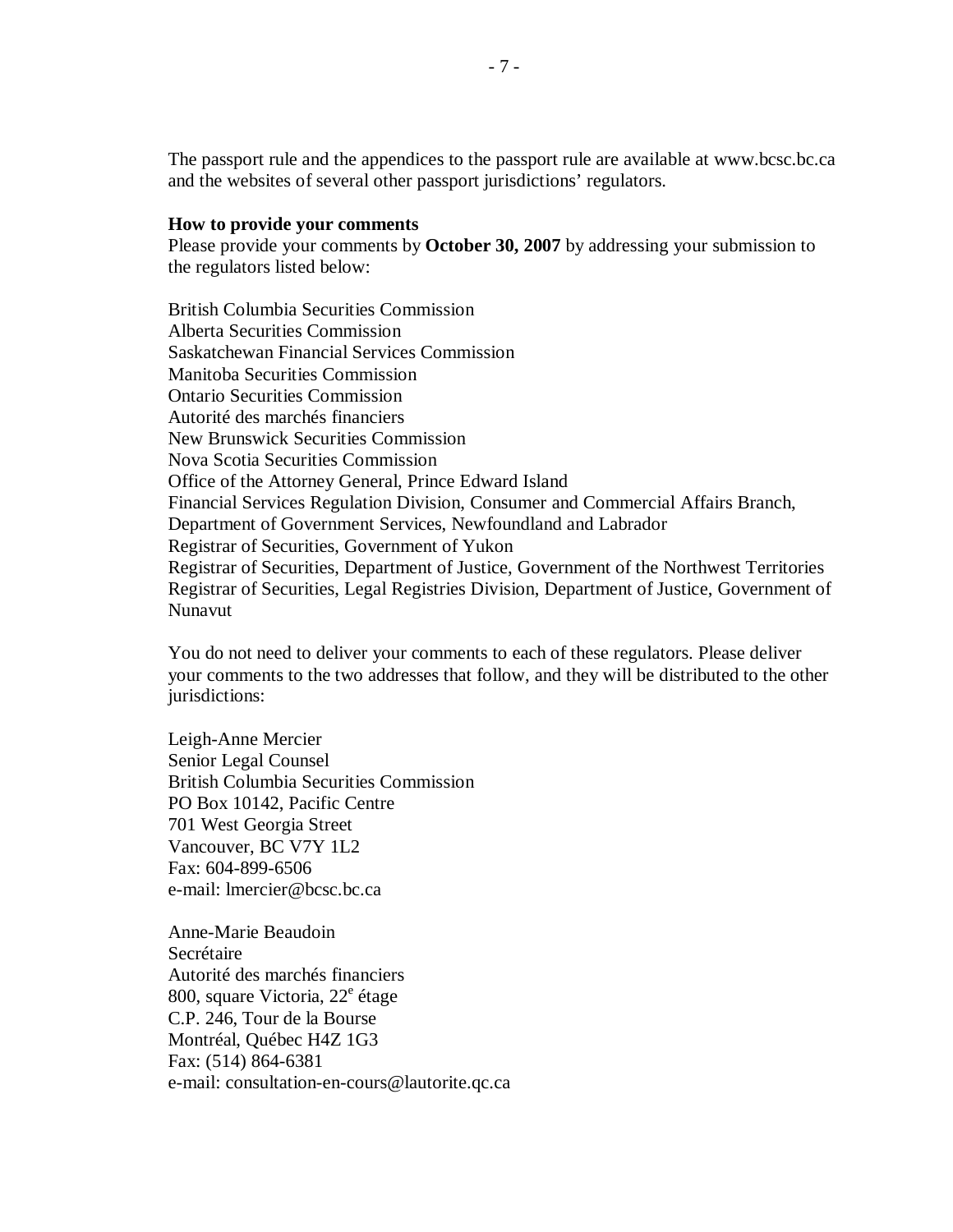If you are not sending your comments by e-mail, please send a diskette or CD containing your comments in Word.

We cannot keep submissions confidential because securities legislation in certain provinces requires that a summary of the written comments received during the comment period be published.

#### **Questions**

Please refer your questions to any of:

Leigh-Anne Mercier Senior Legal Counsel British Columbia Securities Commission (604) 899-6643 lmercier[@bcsc.bc.ca](mailto:ryouck@bcsc.bc.ca) 

Gary Crowe Senior Legal Counsel Alberta Securities Commission (403) 297-2067 gary.crowe@seccom.ab.ca

Barbara Shourounis Director, Securities Division Saskatchewan Financial Services Commission (306) 787-5842 bshourounis@sfsc.gov.sk.ca

Patty Pacholek Legal Counsel Saskatchewan Financial Services Commission (306) 787-5871 ppacholek@sfsc.gov.sk.ca

Doug R. Brown Director, Legal, Enforcement and Registration Manitoba Securities Commission (204) 945-0605 d[oug.brown@gov.mb.ca](mailto:oug.brown@gov.mb.ca)

Michael Balter Senior Legal Counsel Ontario Securities Commission (416) 593-3739 mbalter@osc.gov.on.ca